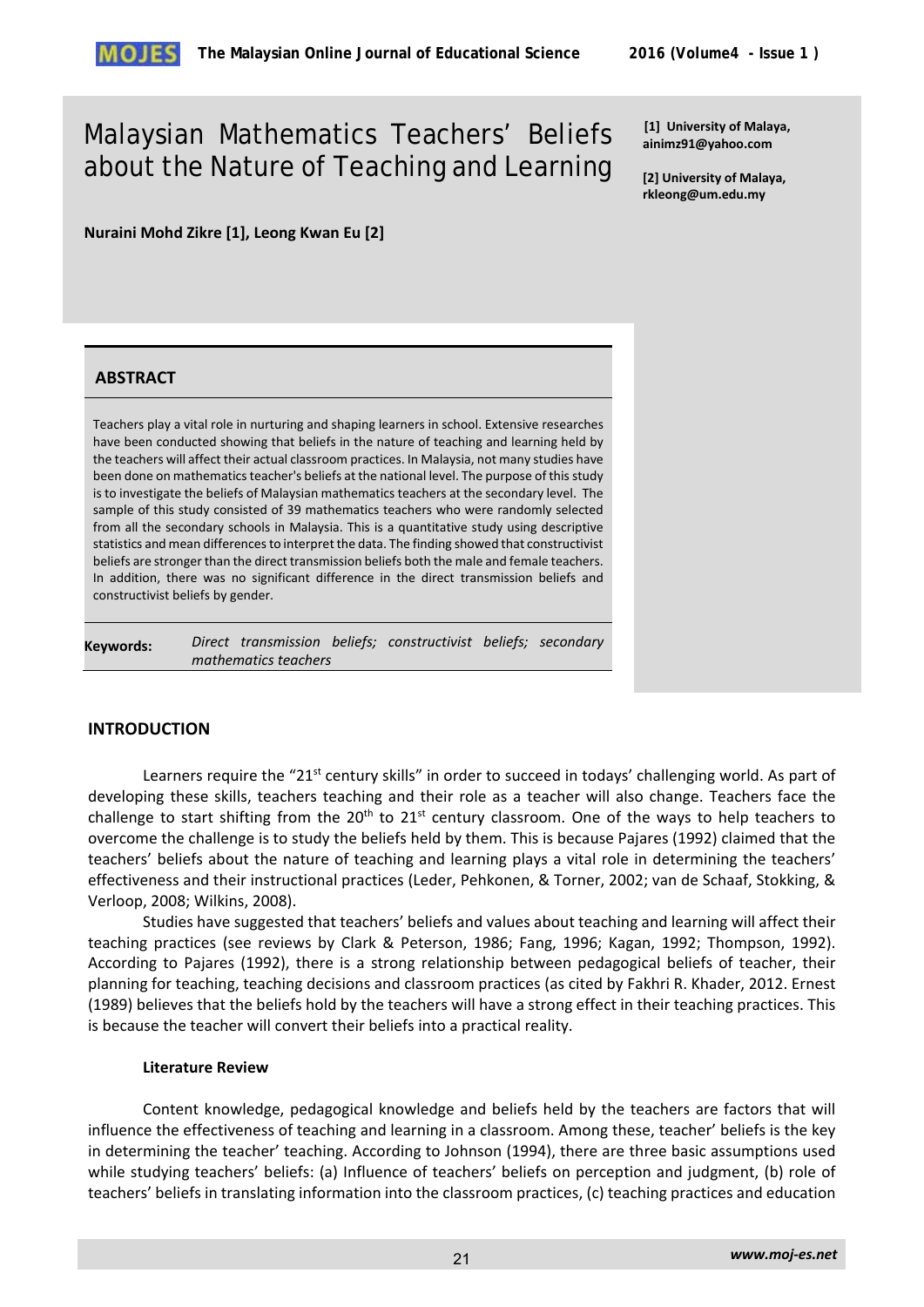programs can be improved by understanding teachers' beliefs (as cited in Farrell, 2005, p. 439). This shows that teachers are highly influenced by their beliefs (William & Burden, 1997).

Beliefs are filters that teachers use as a guide for their instructional and curricular decision making (Pajares, 1992; Prawat, 1992). It thus affects how, what and why teachers adopt a particular approach or method during teaching, which in turn will affect the learners' development (William & Burden, 1997). Teachers' beliefs systems indicate their personal theories regarding the nature of knowledge (Hofer & Pintrich, 1997; Lovat & Smith, 1995; Pajares, 1992). Thompson (1984) claimed that teachers' beliefs is the "manifestations of unconsciously held views of expressions of verbal commitments to abstract ideas that may be thought of as part of a general ideology of teaching" (p. 112 ).

Beliefs held by the teachers are very complex since it involves many aspects (Dogruera, et. al, 2010). Researchers agreed that a system of mathematics beliefs mainly consist of the beliefs about (a) what mathematics is, (b) how mathematics teaching and learning actually occur, and (c) how mathematics teaching and learning should occur ideally (Ernest, 1989a, a1989b; Thompson, 1991). Among these, beliefs about what mathematics is play an important role in determining how mathematics teaching occurs and how it should actually occur, ideally.

A number of researches have been conducted both nationally and internationally. In Malaysia, the study about the teachers beliefs were anylysed by qualitative (Maizan, 2010; Siti Mistima & Effandi, 2010) and quantitative (Roslina, 2007; Marzita, 2005; Cheah, 2001) methods. A study reported that the beliefs of mathematics pre-service teachers were more positive towards constructivism approach (Effandi Zakaria & Norulpaziana Musiran, 2010). Another study by Salmiza Salleh & Afik Aziz (2012) found that Malaysian teachers were still bounded by the conventional teaching methods (teacher-centered). This is consistent with a study conducted by Munirah Ghazali & Santi Sinnakaudan (2014) stating that Malaysian SJKC mathematics teachers favour informal beliefs, which is constructivist belief; while SK and SJKT teachers favour formal beliefs, which is direct transmission belief. However, the results also showed that SK and SJKT mathematics teachers held mixture of both formal and informal beliefs.

According to Schoenfeld (1985), beliefs of mathematics teacher is his / her individual perspectives on how students should engage with mathematical tasks. Beliefs held by the teachers are affected by the teachers' own experiences, experience with schooling and instruction, and experience with formal knowledge (Richardson, 1996). Randolph Philipp used "teachers' orientation" to refer to the pattern of beliefs held by the teachers. Philipp (2007) divided orientations into conceptual and calculational orientations.

This study adapted several items from The Teaching and Learning International Study (TALIS) study (OECD, 2009). In addition, this study utilised the beliefs on nature of teaching using the two constructs for the beliefs in the nature of teaching and learning, which include direct transmission and constructivist beliefs. Teachers who held the direct transmission beliefs tend "to communicate knowledge in a clear and structured way, to explain correct solutions, to give students clear and resolvable problems, and to ensure calm and concentration in the classroom" (OECD, 2009, p. 92). On the other hand, teachers with constructivist beliefs "emphasize facilitating student inquiry, prefer to give students the chance to develop solutions to problems on their own, and allow students to play active role in instructional activities" (OECD, 2009, p. 92).

Singer (1996) claimed that beliefs held by the male and female teachers may differ systematically (as cited in OECD, 2009). However, Chan (2004) reported that there are no differences in the conception of teaching and learning among the Hong Kong pre-service teachers. Research by Effandi Zakaria & Norulpaziana Musiran (2010) found that "beliefs about the nature of mathematics and mathematics learning are influenced by gender, but no difference was found regarding mathematics teaching" (p. 349).

The differences in beliefs may be caused by teachers' experiences, which includes upbringing, life experiences or their previous schooling processes (Raths, 2001). Belief was initially formed based on the teacher's experience when they were students and the influence of their former teachers on them (Effandi Zakaria & Norulpaziana Musiran, 2010). Research by Li (1999) showed that there are links between teachers' beliefs and students' gender in mathematics education. Furthermore, Li (1999) claimed that teachers tend to believe that mathematics is male dominant and thus have a more positive attitude towards them. This will, in turn, affect the students' beliefs as some of them might grow up to be an educator in the future.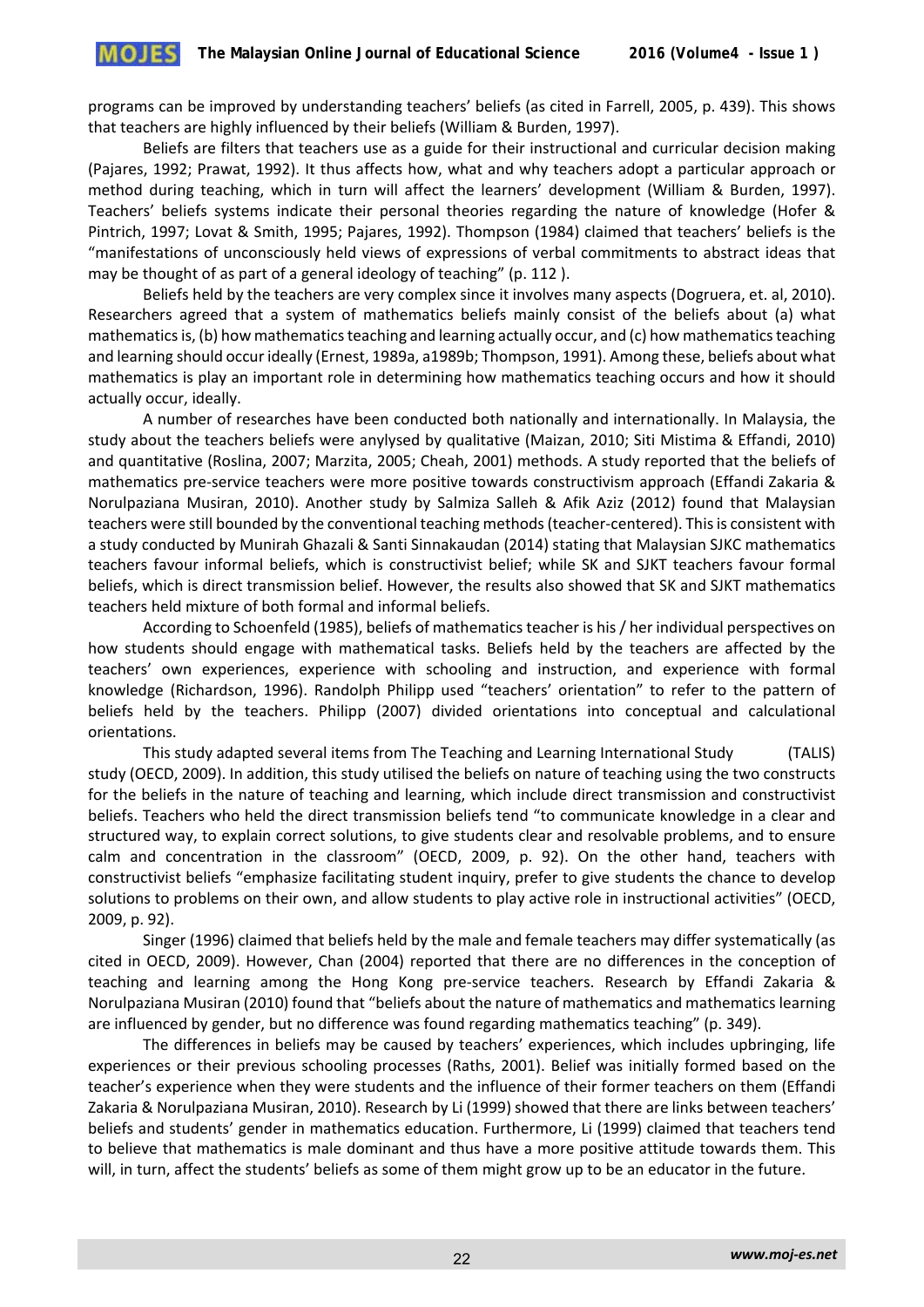Studying beliefs is very important in education research (Pajares 1992). This is not due to the emotional debate on the topic, but because teachers' belief is a complex process. In addition to that, the effects of teachers' beliefs also have to be taken into account since it involves students' performance, who will be our future leaders.

# **RESEARCH METHODOLOGY**

# **Objective and Research Question**

The objective of this study is to investigate the beliefs in the nature teaching and learning among the secondary (Form 1) mathematics teachers in Malaysia. The study attempted to answer two research questions:

- 1. What beliefs does a mathematics teachers hold on the nature of teaching and learning?
- 2. Is there any significant difference between the male and female mathematics teachers' beliefs on the nature of teaching and learning?

# **Participants**

The focus was given to the national secondary schools since it covers more than 80% of the secondary schools in Malaysia. The schools were randomly selected throughout the country. Once a particular school was selected, all the form one teachers teaching Malay, English, Mathematics and Science were included in the sample. However, the teachers have the freedom to choose whether to participate or not. In addition to that, if any of the school chose not to participate in the research, then the next school in the randomized list was selected. The same process was repeated until a minimum of 30 teachers were achieved for each subject. For this study purposes, only the sample of mathematics teachers were taken. A total of 39 in-service teachers with 27 females (75%) and 12 males (25%) whose teaching experiences ranged from 1 to 25 years participated in this study. These teachers were all teaching Form One mathematics.

#### **Research Instrument**

In this study, the researcher employed the quantitative analysis method using descriptive statistics and independent t-test to analyse the data. The instrument used in this study to gather data was a survey questionnaire. The questionnaire consists of 20 items on teachers' instructional practices and beliefs in the teaching and learning. For this study, only item 17 on teachers belief on nature of teaching and learning was analysed. The beliefs were measured using four-point Likert scales, ranging from strongly disagree to strongly agree. This question will be used to assess the beliefs of the respondents involved in the research. Item 17, which was adapted from the TALIS study, consists of two main constructs, i.e. direct transmission beliefs and constructivist beliefs.

Reliability of the instrument used was determined by using Cronbach's Alpha. Table 1 shows the constructs that were measured in this study and the Cronbach's Alpha coefficients. The internal reliability of the instrument ranging from 0.570 to 0.681, while the total reliability of the eight items is 0.650; which indicates acceptable reliability.

| <b>Construct</b>            | <b>Number of items</b> | Cronbach's Alpha<br><b>Coefficient</b> |
|-----------------------------|------------------------|----------------------------------------|
| Direct transmission beliefs |                        | 0.570                                  |
| Constructivist beliefs      | 4                      | 0.681                                  |
| Total                       | 8                      | 0.650                                  |

# **Table 1: Constructs and its reliability**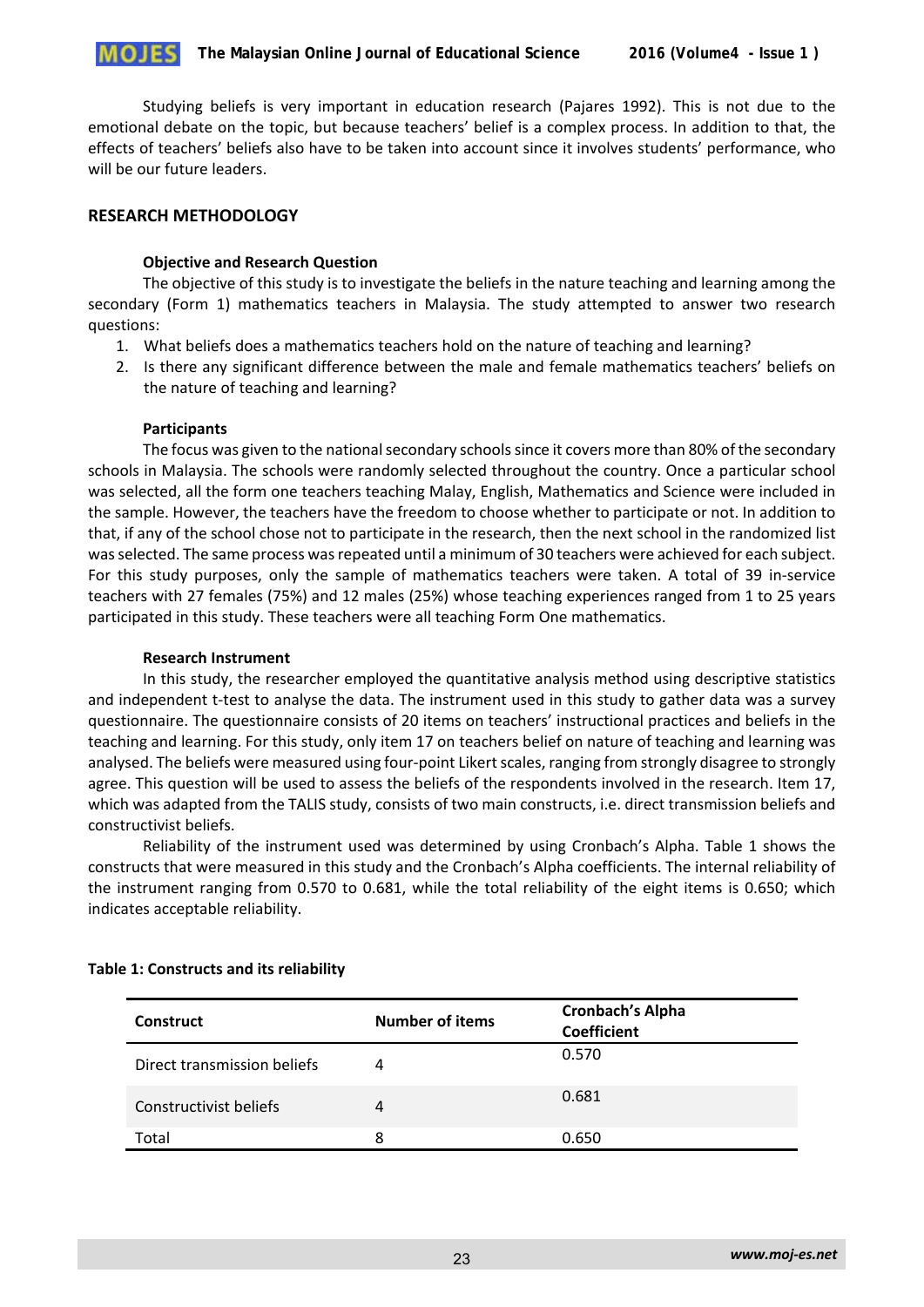

#### **RESULTS**

Research question 1, "What beliefs does a mathematics teachers hold on the nature of teaching and learning?" was analysed using descriptive statistics. Table 2 summarises the frequencies and percentages of secondary teachers on the nature of teaching and learning. The results showed that the teachers have different perceptions regarding the descriptions of each of the beliefs. The results will be discussed based on the descriptor for each type of the beliefs.

Based on the items Q17a, Q17g, Q17h and Q17k that focuses on the direct transmission beliefs, majority of the teachers believes that in the process of teaching and learning, teachers should

(i) Demonstrate the correct way of solving problem

About 92% of the teachers chose "Agree" and "Strongly Agree" that they should show to the students how to solve problems correctly. Only 2.6% chose "Disagree".

(ii) Provide instruction around problems with clear, correct answers and around ides that most students can grasp quickly

Around 90% of the teachers "Agree" and "Strongly Agree" about this statement.

(iii) Teach facts to the students

About 67% and 18% teachers "Agree" and "Strongly Agree" that factual knowledge should be delivered in a classroom.

The last item of direct transmission beliefs showed a variation. Almost the same number of teachers "Disagree" and "Agree" (15 and 13, respectively) that more quiet classroom atmosphere is needed for effective teaching.

|                                                    | <b>Description</b>                                                                                                                                                                                                                                                                                                                                                                                                                                                                                                                                                                                  | <b>Strongly</b><br><b>Disagree</b> | <b>Disagree</b> | Agree | <b>Strongly</b><br>Agree |
|----------------------------------------------------|-----------------------------------------------------------------------------------------------------------------------------------------------------------------------------------------------------------------------------------------------------------------------------------------------------------------------------------------------------------------------------------------------------------------------------------------------------------------------------------------------------------------------------------------------------------------------------------------------------|------------------------------------|-----------------|-------|--------------------------|
| Constructivist Direct Transmission Beliefs<br>iafc | (Q17a)<br>Effective / good teachers<br>demonstrate the correct way to<br>solve problem<br>(Q17g)<br>Instruction should be built<br>around problems with clear,<br>correct answers and around ideas<br>that most students can grasp<br>quickly<br>(Q17h)<br>How much students learn<br>depends on how much<br>background knowledge they have<br>- that is why teaching facts is so<br>necessary<br>(Q17k)<br>A quiet classroom is generally<br>needed for effective teaching<br>(Q17d)<br>My role as a teacher is to<br>facilitate students' own inquiry<br>(Q17f)<br>Students learn best by finding | 0                                  | $\mathbf{1}$    | 17    | 19                       |
|                                                    |                                                                                                                                                                                                                                                                                                                                                                                                                                                                                                                                                                                                     | 0%                                 | 2.6%            | 43.6% | 48.7%                    |
|                                                    |                                                                                                                                                                                                                                                                                                                                                                                                                                                                                                                                                                                                     | 0                                  | $\mathbf{1}$    | 28    | $\overline{7}$           |
|                                                    |                                                                                                                                                                                                                                                                                                                                                                                                                                                                                                                                                                                                     | 0%                                 | 2.6%            | 71.8% | 17.9%                    |
|                                                    |                                                                                                                                                                                                                                                                                                                                                                                                                                                                                                                                                                                                     | $\mathbf{1}$                       | 4               | 26    | $\overline{7}$           |
|                                                    |                                                                                                                                                                                                                                                                                                                                                                                                                                                                                                                                                                                                     | 2.6%                               | 10.3%           | 66.7% | 17.9%                    |
|                                                    |                                                                                                                                                                                                                                                                                                                                                                                                                                                                                                                                                                                                     | $\mathbf{1}$                       | 15              | 13    | 8                        |
|                                                    |                                                                                                                                                                                                                                                                                                                                                                                                                                                                                                                                                                                                     | 2.6%                               | 38.5%           | 33.3% | 20.5%                    |
|                                                    |                                                                                                                                                                                                                                                                                                                                                                                                                                                                                                                                                                                                     | 0                                  | $\overline{a}$  | 25    | 9                        |
|                                                    |                                                                                                                                                                                                                                                                                                                                                                                                                                                                                                                                                                                                     | 0%                                 | 10.3%           | 64.1% | 23.1%                    |
|                                                    |                                                                                                                                                                                                                                                                                                                                                                                                                                                                                                                                                                                                     | $\mathbf{0}$                       | $\overline{2}$  | 16    | 19                       |

# **Table 2. Frequencies and Percentages for Teachers' Beliefs in the Nature of Teaching and Learning**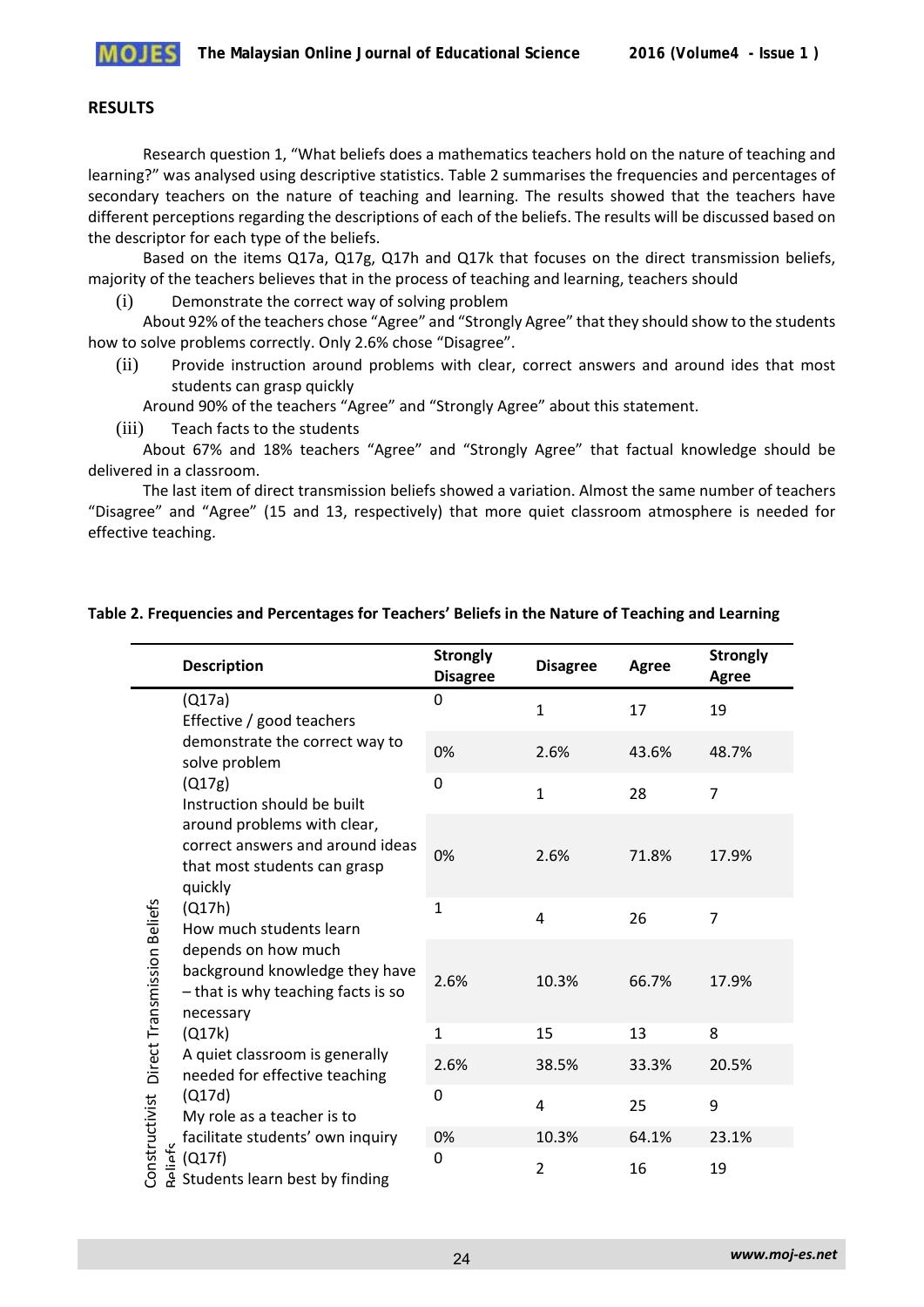|  | <b>Description</b>                                                                                                                                                                                                                                                | <b>Strongly</b><br><b>Disagree</b> | <b>Disagree</b> | Agree | <b>Strongly</b><br>Agree |
|--|-------------------------------------------------------------------------------------------------------------------------------------------------------------------------------------------------------------------------------------------------------------------|------------------------------------|-----------------|-------|--------------------------|
|  | solutions to problems on their<br>own                                                                                                                                                                                                                             | 0%                                 | 5.1%            | 41.0% | 48.7%                    |
|  | (Q17i)<br>Students should be allowed to<br>think of solutions to practical<br>problems themselves before the<br>teacher shows them how they<br>are solved<br>(0171)<br>Thinking and reasoning processes<br>are more important than specific<br>curriculum content | 0                                  | 0               | 20    | 18                       |
|  |                                                                                                                                                                                                                                                                   | 0%                                 | 0%              | 51.3% | 46.2%                    |
|  |                                                                                                                                                                                                                                                                   | 0                                  | $\mathcal{P}$   | 26    | 9                        |
|  |                                                                                                                                                                                                                                                                   | 0%                                 | 5.1%            | 66.7% | 23.1%                    |

Based on the items Q17d, Q17f, Q17i and Q17l that focuses on the constructivist beliefs, majority of the teachers supported this belief in teaching and learning.

- (i) About 87% of the teachers "Agree" and "Strongly Agree" that their role, in the process of teaching and learning, is to facilitate on the students' inquiry, instead of mere transferring of knowledge.
- (ii) Almost 90% of the teachers believe that students learn best by finding solutions on the own and think that thinking as well as reasoning processes are important compared to the curriculum content.
- (iii) All teachers who answered Item 17(i) "Agree" and "Strongly Agree" that students should be allowed to think of the solutions to the given problem, before they are showed how to solve.

An independent t-test was conducted to answer the research question 2, "Is there any significant difference between the male and female mathematics teachers' beliefs on the nature of teaching and learning?

| <b>Construct</b>        | Gender | Mean  | SD   | t-value | Sig(2)<br>tailed) |
|-------------------------|--------|-------|------|---------|-------------------|
| <b>Direct</b>           | Male   | 12.78 | 1.09 | $-75$   | .46               |
| transmission<br>beliefs | Female | 12.30 | 1.81 |         |                   |
| Constructivist          | Male   | 13.10 | 1.73 | .49     | .63               |
| beliefs                 | Female | 13.37 | 1.42 |         |                   |

**Table 3. Mean Score Differences Between Gender using Independent t-test**

As shown in Table 3, the data on teachers beliefs were obtained from samples of 27 females and 12 males, with a male sample mean of 12.78 (*M*=12.78, *SD*=1.09) and a females sample mean of 12.30 (*M*=12.30, *SD*=1.81) for the direct transmission beliefs. Male teachers had stronger direct transmission beliefs than female teachers. For the constructivist beliefs, the males sample mean of 13.10(*M*=13.10, *SD*=1.73) while the female sample means of 13.37(*M*=13.37, *SD*=1.42). Female teachers had higher constructivist beliefs when compared to male teachers. When comparing the two beliefs constructs, male and female teachers had a stronger constructivist beliefs than the direct transmission beliefs.

The independent t test indicated that the direct transmission beliefs means were not statistically significant for male and female teachers (*t*=-.75, *df*=37, *p*=.46). Thus, we fail to reject the null hypothesis that the direct transmission beliefs means were the same by gender was rejected at the .05 level of significance. The results provide evidence to support the conclusion that males and females do not differ in direct transmission beliefs.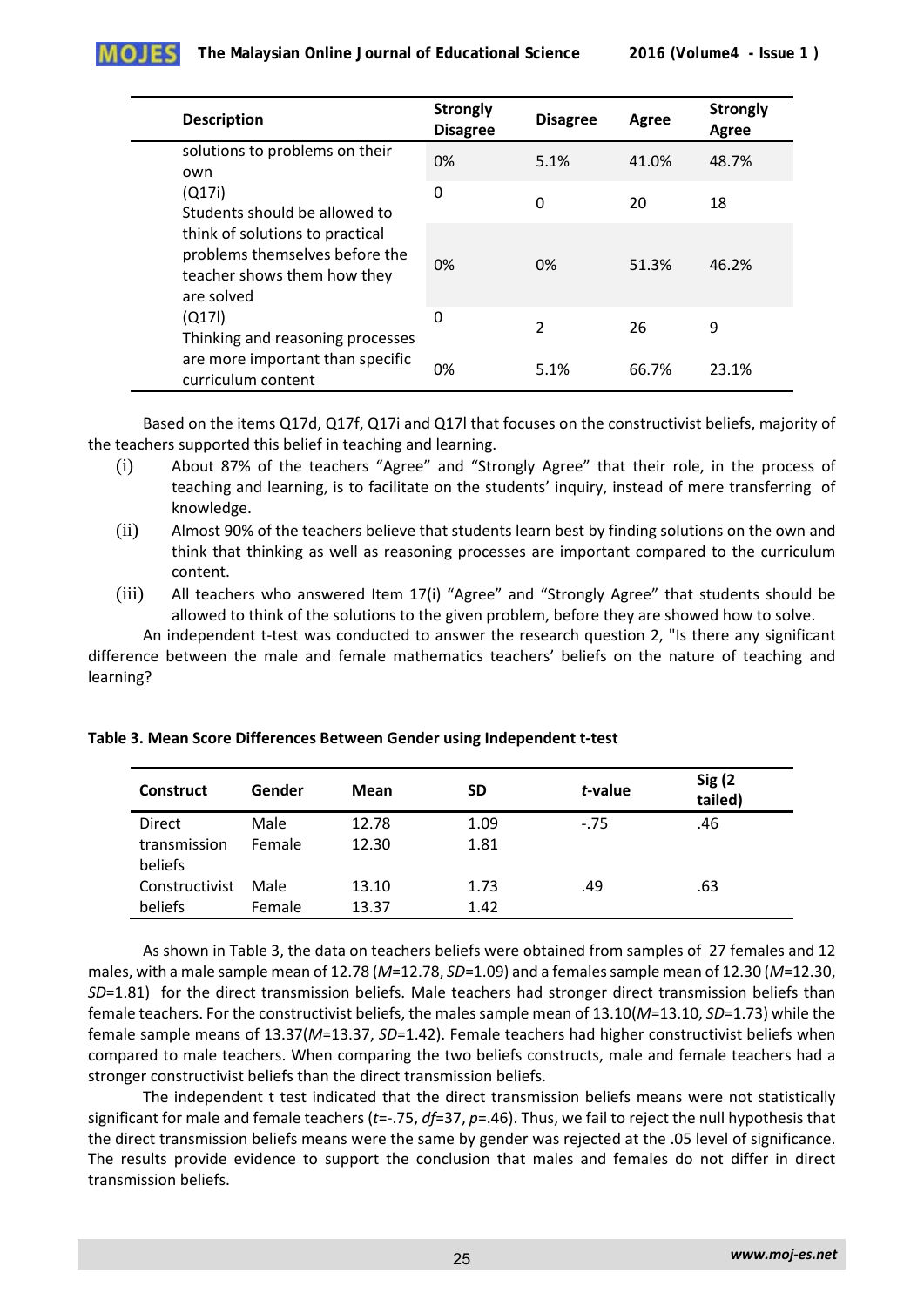

The independent t test indicated that the constructivist beliefs means were not statistically significant for male and female teachers (*t*=.49, *df*=37, *p*=.63). Thus, we fail to reject the null hypothesis that the constructivist beliefs means were the same by gender was rejected at the .05 level of significance. The results provide evidence to support the conclusion that males and females do not differ in constructivist beliefs.

# **DISCUSSION AND CONCLUSION**

This study investigated the beliefs in the nature teaching and learning among the secondary mathematics teachers in Malaysia. The results showed some similarities and differences in terms of direct transmission beliefs and constructivist beliefs in nature of teaching and learning.

The results showed that in general Malaysian mathematics teachers had stronger constructivist beliefs then directed transmission beliefs for both male and female teachers. This would mean that they believe in a student-centered learning environment where teachers facilitate the learning and students play an active role in the mathematics classroom. Teachers with a constructivist view would not be too concerned with transmitting knowledge but to also focus on helping students construct their knowledge in mathematics. Furthermore, this would fit nicely with the  $21<sup>st</sup>$  century learning skills that encourages students to develop their knowledge through exploration and investigation. Teacher education and curriculum implementation would have influenced teachers' constructivist beliefs. The next step would be to observe whether the constructivist beliefs of teachers would be reflected in their instructional practices.

Male teachers tend to have stronger direct transmission beliefs than female teachers in the nature of teaching and learning mathematics. This is consistent with TALIS study claiming that "female teachers are less likely than male teachers to see teaching as the direct transmission of knowledge and are more likely to adopt structuring and student oriented practices" (OECD, 2009, p. 88). However, the inferential statistics results indicated that there is no significant difference in the direct transmission beliefs by teacher's gender. For the constructivist beliefs, female teachers had a higher mean score compared to the male teachers. Nonetheless the t-test result showed that there is no significant difference in the constructivist beliefs for the male and female teachers. What is more important is the result indicated that Malaysian teachers supports direct transmission beliefs or constructivist beliefs without looking at gender. In addition, the beliefs about how beliefs in pedagogy played a pertinent role in determining how mathematics teaching occurs and how it should actually occur in the classrooms (Ernest, 1989a, Thompson, 1991).

In future studies, the consistency between teachers' beliefs and instructional practice could be investigated. This would provide a clear connection between what teachers' beliefs and how it affects their classroom practice. The beliefs study could be extended further by comparing on the nature of mathematics and beliefs about mathematics teaching and learning that includes factors such as students' learning, teacher's role and teaching practice with the results of this study. By understanding the beliefs of mathematics teachers, the teacher education programme could design and develop courses that suit the need for the 21<sup>st</sup> century learning skills. A further study could be done to explore the relationships of their beliefs, instructional practice and professional development.

# **ACKNOWLEDGEMENTS**

This work was funded in part by the University of Malaya Research Grant (UMRG) RP004-13SBS, the Equitable Society Research Cluster and the University of Malaya Rakan Penyelidikan Grant.

# **REFERENCES**

Chan, K.W. (2004). Preservice teachers epsitemological beliefs and conceptions about teaching and learning: Cultural implications for research in teacher education. Aust. J. Teacher Educ., 29: 1-13.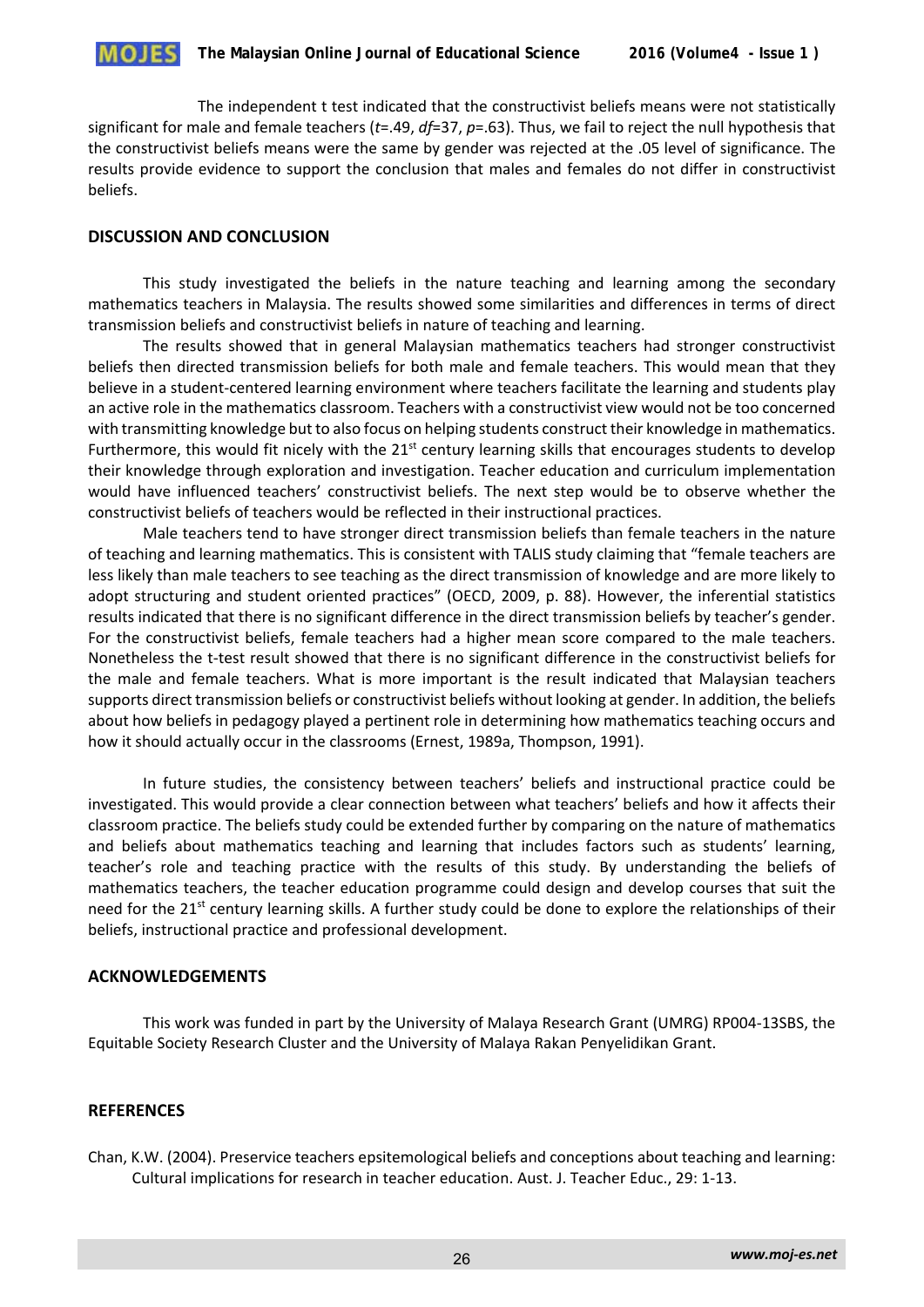

- Cheah, U. H. (2001). The construction of mathematics beliefs by trainee teachers in a teachers college: A multicase study. Unpublished doctoral dissertation. Universiti Sains Malaysia.
- Clark, C. M., & Peterson, P. L. (1986). Teachers' thought processes. In M. Wittrock (Ed.), Handbook of research in teaching (3rd ed.) (pp. 255-296). New York: MacMillan.
- Doğruer, N., Menevi, I., & Eyyam, R. (2010). EFL teachers' beliefs on learning English and their teaching styles. *Procedia Social and Behavioral Sciences, 3,* 83–87.
- Effandi Zakaria & Norulpaziana Musiran. (2010). Beliefs about the nature of mathematics, mathematics teaching and learning among trainee teachers. *The Social Sciences, 5(4),* pp. 436-351.
- Ernest, P. (1989a). The impact of beliefs on the teaching of mathematics. In P. Ernest (Ed.), Mathematics teaching: The state of art (pp. 249–254). New York: Falmer.
- Ernest, P. (1989b). The knowledge, beliefs and attitudes of the mathematics teacher: A model. Journal of Education for Teaching, 15, 13–34.
- Fakhri R. Khader. (2012). Teachers' Pedagogical Beliefs and Actual Classroom Practices in Social Studies Instruction. *American International Journal of Contemporary Research,* 2(1).
- Fang, Z. (1996). A review of research on teacher beliefs and practices. *Educational Research*, 38(l), 47-65.
- Farrell, T. S. C. & Lim, P. C. P. (2005)*.* Conceptions of grammar teaching: A case study ofteachers' beliefs and classroom practices*, TESL-EJ, 9*(2*),* 1-13.
- Hofer, B. K., & Pintrich, P. R. (1997). The development of epistemological theories: Beliefsabout knowledge and knowing and their relation to learning. *Review of EducationalResearch, 67*(1), 88-140.
- Kagan, D. M. (1992). Implications of research on teacher belief. Educational Psychologist, 27, 65-90.
- Leder, G. C., Pehkonen, E., & Torner, G. (Eds.). (2002). *Beliefs: A hidden variable in mathematics education?*  (Vol. 31). Dordrecht, The Netherlands*/*Boston, MA*/*London, England: Kluwer Academic Publishers.
- Li, Q. (1999). Teachers' beliefs and gender differences in mathematics. A Review of *Educational Research, 41*(1), 63 -76.
- Lovat, T. J., & Smith, D. (1995). *Curriculum: Action on reflection revisited.* Australia: Social Science Press.
- Maizan Mahmud. (2010). Kepercayaan dan Pengetahuan Pensyarah Matematik dan Pencapaian Pelajar Politeknik Malaysia: Pendekatan Model Persamaan Berstruktur. Unpublished doctoral dissertation. Universiti Kebangsaan Malaysia.
- Marzita Puteh. (2005). The Affective Domain of Learning Mathematics, in *Improving Teaching and Learning of Mathematics: From Theory to Practice.* Shah Alam: UPENA, Universiti Teknologi MARA.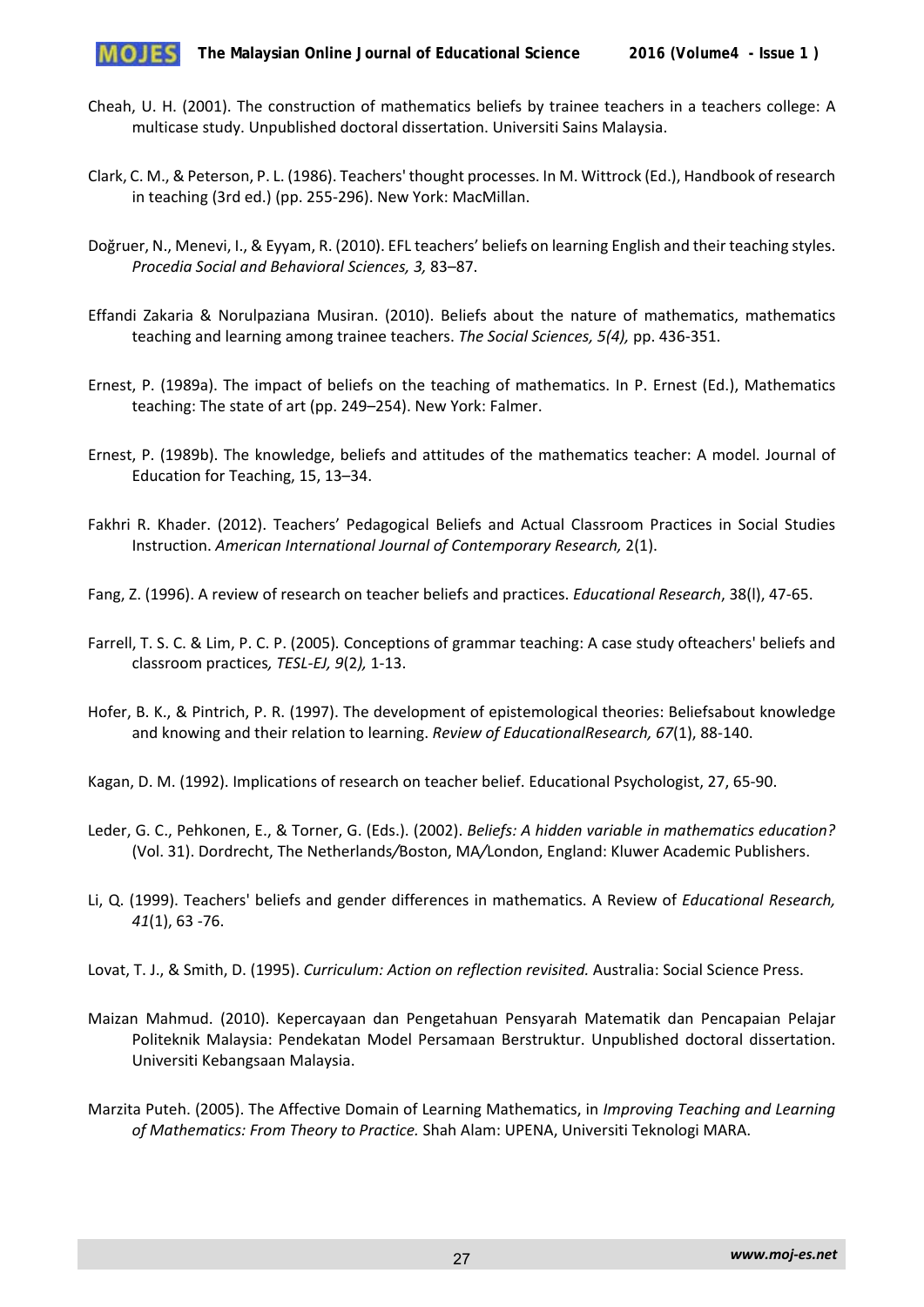

- Munirah Ghazali & Santi Sinnakaudan. (2014). Reasearch on teachers' beliefs about mathematics teaching and learning between Sekolah Kebangsaan (SK), Sekolah Jenis Kebangsaan Cina (SJKC) ans Sekolah Jenis Kebangsaan Tamil (SJKT). *Journal of Education and Practice, 5(31)*.
- Organisation for Economic Co-operation and Development. (2009). *Creating effective teaching and learning environments:First results from TALIS*. Paris, France: Author. Retrieved from http://www.oecd.org/education/school/43023606.pdf
- Pajares, M. F. (1992) Teachers' beliefs and educational research: Cleaning Up a messy construct, Review of Educational Research, 62, 3, 307-332.
- Philipp, R. A. (2007). Mathematics teachers' beliefs and affect. In F. K. Lester (Ed.), *Second handbook of research on mathematics teaching and learning* (pp. 257-315). Charlotte, NC: National Council of Teachers of Mathematics & Information Age Publishing.
- Prawat, R. S. (1992). Teacher's beliefs about teaching and learning: A Constructivist perspective. *American Journal of Education, 100*(3), 354–394.
- Raths, J. (2001) Teachers' beliefs and teaching beliefs*. Early Childhood Research and Practice*, *3*(1), Retrieved: http://ecrp.uiuc.edu/v3n1/raths.html
- Richardson, V. (1996). The role of attitudes and beliefs in learning to teach. In J. Sikula(Eds.), *Handbook of research on teacher education* (2nd ed., pp. 102-119). NewYork, U.S.A.: Macmillan.
- Roslina Radzali. (2007). Kepercayaan matematik, metakognisi, perwakilan masalah dan penyelesaian masalah matematik dalam kalangan pelajar. Unpublished doctoral dissertation. Universiti Kebangsaan Malaysia.
- Salmiza Saleh & Afik Aziz. (2012). Teaching practices among secondary school teachers in Malaysia. In *International Proceedings of Economics Development and Research, 47,* pp. 63-67. DOI: 10.7763/IPEDR.
- Schoenfeld, A. H. (1985). *Mathematical problem solving.* Orlando, FL: Academic Press.Siti Mistima Maat & Effandi Zakaria. (2010). Hubungan antara kepercayaan matematik, amalan pengajaran dan pengetahuan pedagogi kandungan guru-guru matematik sekolah menengah. Prosiding Seminar Penyelidikan Siswazah UKM Jilid 5, 2010.
- Thompson, A. G. (1984). The relationship of teachers' conceptions of mathematics and mathematics teaching to instructional practice. *Educational Studies in Mathematics, 15*, 105-127.

Thompson, A. G. (1991). The development of teachers conceptions of mathematics teaching*.* 

*Proceedings of the 13th Annual Conference of the North American Chapter of the International Group for the Psychology of Mathematics Education*. (ERIC Document Reproduction Service No. ED 352274.)

Thompson, A. G. (1992). Teachers' beliefs and conception: A synthesis of the research. In D.